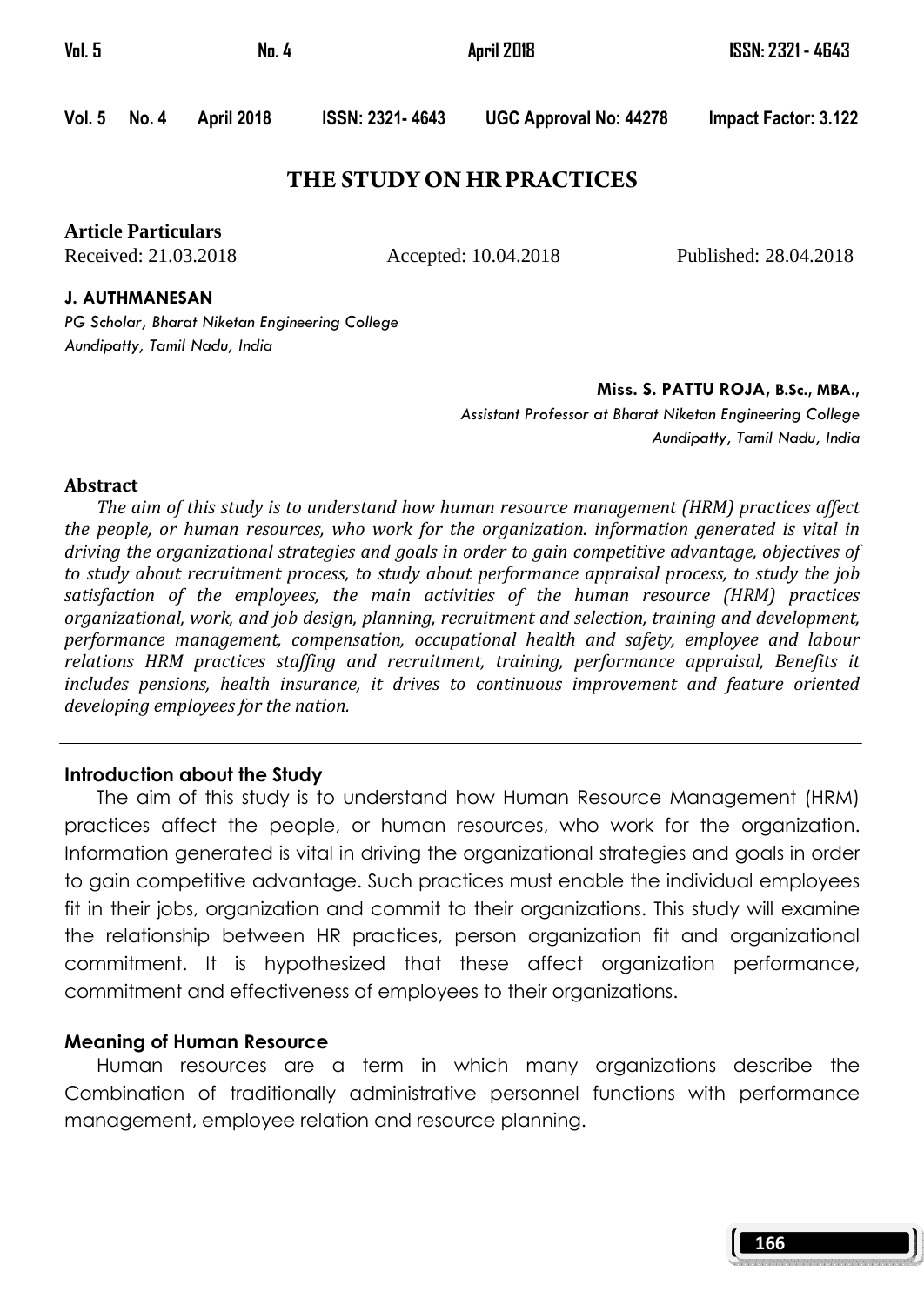#### Definition of Human Resource

 According to Leon C. Megginison, the term human resource can be thought to as, "The total knowledge, skills, creative abilities, talents and aptitudes of an organization work force, as well as the value, attitudes and beliefs of the individuals involved.

#### Definition of Human Resource Management

 According to Decenzo and Robbins, "HRM is concerned with the people Dimension" in management. Since every organization is made up people, acquiring their services, developing their skills, motivating them to higher levels of performance and ensuring that they continue to maintain their commitment to the organization is essential to achieve organization objective. This is true, regardless of the type of organization – government, business, education, health or social action".

 Edwin Flippo defines – HRM as "planning, organizing, directing, controlling of procurement, development, compensation, integration, maintenance and separation of human resource to the end that individual, organization and social objectives are achieved".

 For any organization to function effectively, it must have resource of men (Human Resource), money, material and machinery. The resources by themselves cannot fulfill the objectives of an organization, they need to be collected co-ordinate and utilized through human resource .human resource management (Human Resource Management) has emerged as a major function in organizations. Human resource management is the organizational function that deals with issues related to people such as compensation, performance management organization development, safety, employee motivation and training.

## Factors Needed to Human Resource Management

 Human Resource Management is a complex process and highly one. Human Resource Management depends on many factors, namely:

- Willingness and on the part of people to develop themselves in personal, organization, social and national aspect of their life and being.
- Availability of necessary physical and organization facilities.
- Support by the organization and social system.
- Development and implementation of human resource management programs and other opportunities for acquiring knowledge on varied aspects.
- Proper organization ethos for human resource management based activities.

#### The HRM Activities

- Organizational, work, and job design
- Planning
- Recruitment and selection
- Training and development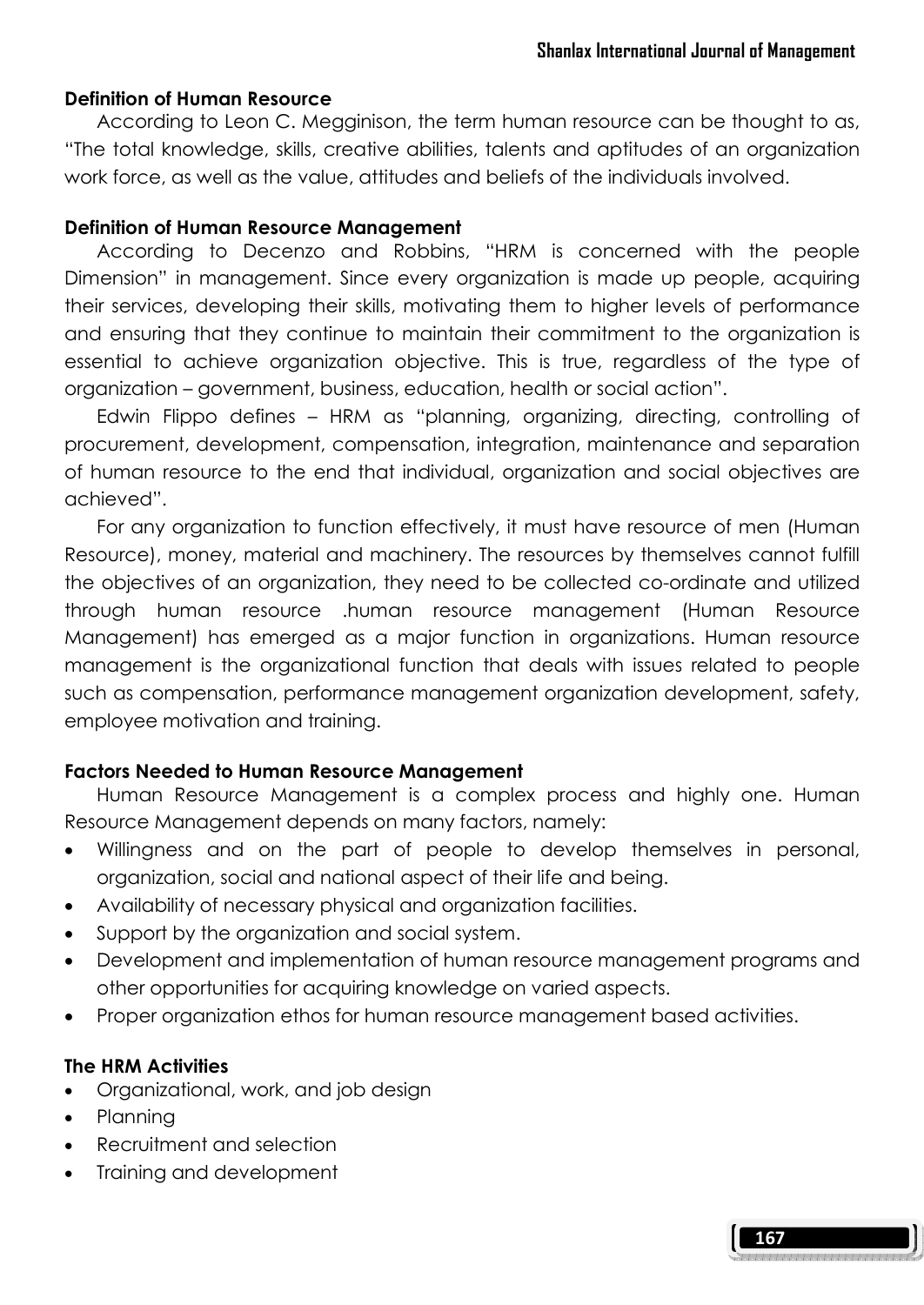- Performance management
- Compensation
- Occupational health and safety
- Employee and labour relations

 Human resource management refers to the practices and policies needed to carry out the personnel aspects of management. These include:

- Analyzing jobs
- Planning manpower needs and recruiting competent people
- Selecting best people

# HRM Practices

# • Staffing and Recruitment

 Staffing includes human resources planning and forecasting, recruiting, and selecting employees. Human resources planning and forecasting is the process that a firm uses to ensure that it has the right amount and the right kind of people to deliver a particular level of output or services in the future. Recruiting is the process used to form a pool of job candidates for a particular job. Selection is the process of making a "hire" or "no hire" decision regarding each job applicant for a job.

# • Induction

 Induction is the process of welcoming, indoctrination and socialization of new employee to his job and organization. In words of Michael Armstrong, "Induction is the process of receiving and welcoming employee when he first joins a company and giving him basic information he needs to settle down quickly and happily and start work."

# **Training**

 In the opinion of Edwin B. Flippo, "Training is the act of increasing the knowledge and skills of an employee for doing a particular job." Training is the process of systematically developing expertise in individuals for the purpose of improving performance. According to Schmidt, there is a strong correlation between job training satisfaction and overall job satisfaction amongst employees in customer service positions. Employees value the training that they receive, consider it an essential part of their job, and view it as a significant determinant of the satisfaction that they experience on the job.

# • Performance Appraisal

 According to Flippo, "Performance Appraisal is the systematic, periodic and an impartial rating of an employee's excellence in matters pertaining to his present job and his potential for a better job." Performance Appraisal is the process of evaluating how well employees perform their jobs when compared to a set of standards, and then communicating that information to those employees.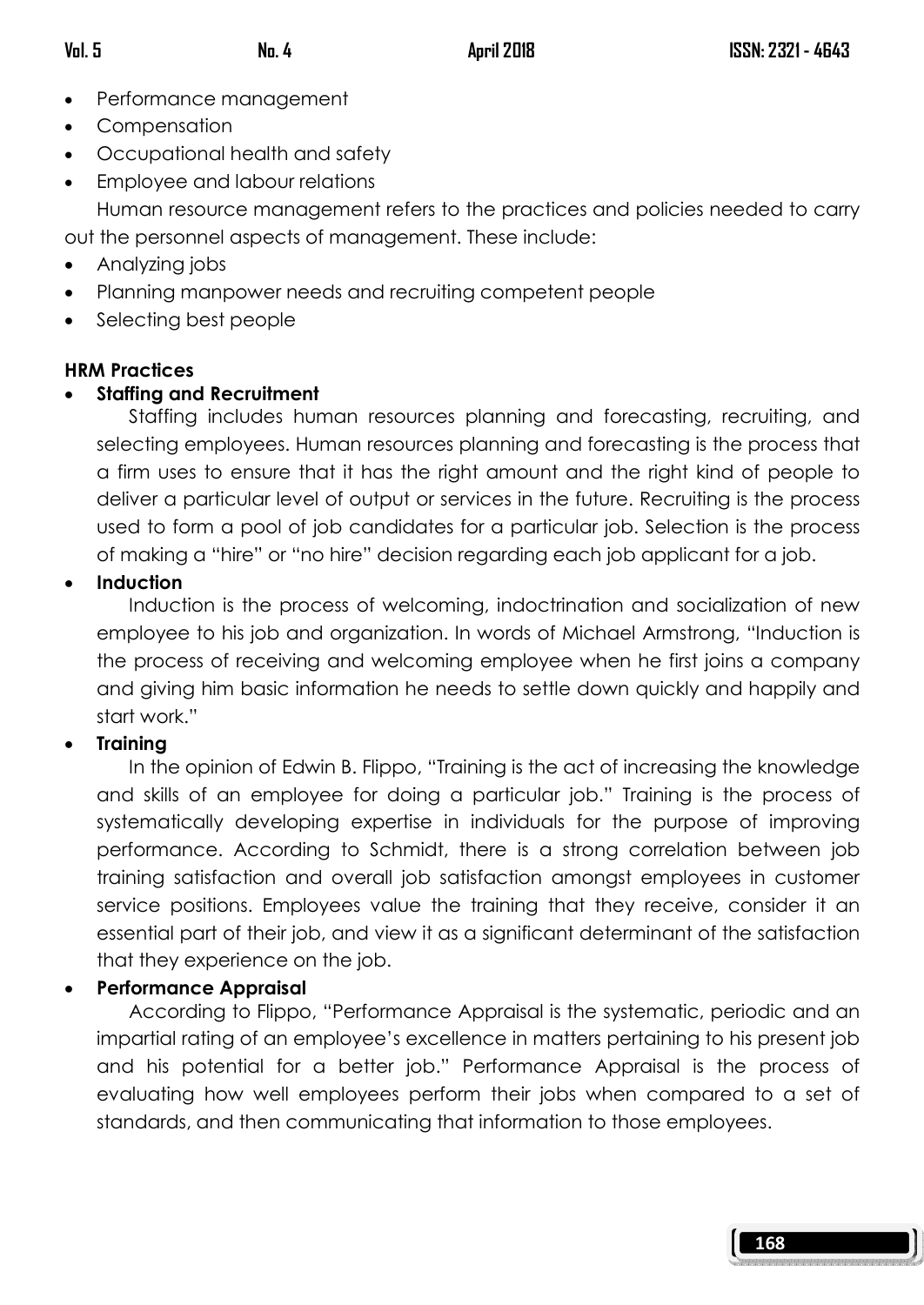#### **Benefits**

 It includes pensions, health insurance, supplemental unemployment insurance, wellness programs, child care etc. Employers use benefits to attract and retain productive workforce.

#### **Promotion**

 The promoted employees feel valued by the organization, and understand that the organization is willing to invest in them in the long term.

#### • Job Satisfaction

 Job satisfaction in the broadest: sense simply refers to a person's general attitude toward the job or toward specific dimensions of the job. Locke defined job satisfaction as, "A pleasurable or positive emotional state resulting from the appraisal of one's job or job experience. Several studies have been conducted to find out the Determinants of Job satisfaction.

#### Factors Needed to Human Resource Management

 Educating and training employees for better organization and individual performance is one of the merit system principles as well as an area of emphasis nationally. Workers must be prepared for the greater demands a highly technological, knowledge based workplace. There appear to several trends in the workforce development and using competencies as the basis for training, liking training more directly to organization needs and budget process, and creating organization capacity for the future .in several organization, the corporate universities are the vehicle for enhancing workforce development and encourage continuous learning through a range of training opportunities that address the business needs of the organizations.

#### Objectives of the Study Primary objectives:

To study the important of HRM practices in knit gallery.

## Secondary objectives

- To study about recruitment process.
- To study about performance appraisal process.
- To study the job satisfaction of the employees.
- To study about the training that is provided by the company to the employees.
- To study about the staffing process.

#### Scope of the Study

 The present study explores the HR practices in these mills and focuses on four functions i.e. recruitment, selection and training and development. It further analyzes the satisfaction level of employees which is related to implementation pattern of above mentioned function.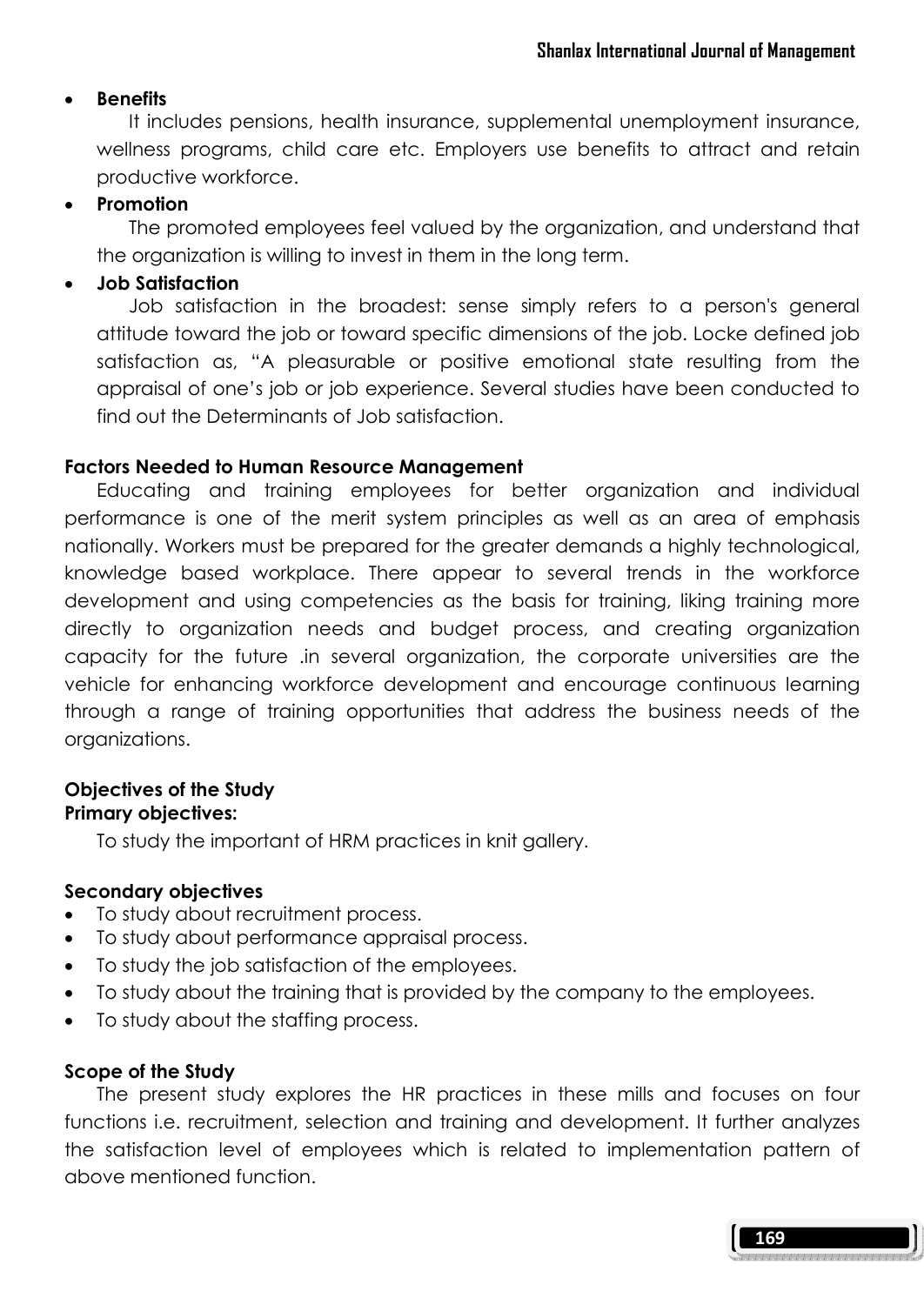# Industry Profile

Indian Textile Industry is one of the leading textile industries in the world. Through was predominantly unorganized industry even a few years back, but the scenario started changing after the economic liberalization of Indian economy in 1991. The opening up of economy gave the must-needed thrust to the Indian Textile Industry, which has now successfully become one of the largest in the world.

 The Indian Textile Industry counts among the leading textile industries in the world. Apart from providing the basic necessities of life, its role in the country's economic growth is significant. India's textile industry contributes about 14 per cent to industrial production; 3 per cent to the country's gross domestic product (GDP); 27 per cent to its export earnings; and is a source of direct employment for over 35 million people, which makes it the second largest provider of employment after agriculture. Abundant raw materials, healthy foreign direct investments (FDI) and a government willing to invest ensures a bright future for India's textile sector.

## Indian Textile Industry

 India accounts for 22 per cent of the world's installed capacity of spindles and is one of the largest exporters of yarn in international market. Indian industry contributes about 25 percent share in the world trade of cotton yarn. It has second highest spindles in the world after China. Indian textile has the highest looms (including handlooms) in the world and contributes about 61 per cent to the world total looms. The contribution of India is about 12 percent of the world production of textile fibres and yarns (including jute). India is the largest producer of jute, second largest producer of silk, third largest producer of cotton and cellulose fibre/yarn and fifth largest producer of synthetic fibres/yarns.

 The textile sector also has a direct link with the rural economy and performance of major fibre crops and crafts such as cotton, wool, silk, handicrafts and handlooms, which employ millions of farmers and crafts persons in rural and semi-urban areas. India produces a variety of textiles and clothing items.

## Structure of Indian Textile Industry

 Textile industry in India comprises mostly of small-scale, non-integrated spinning, weaving, finishing, and apparel-making enterprises. Such a structure arose due to the policies on tax, labour and other regulations that favoured small-scale, labour-intensive enterprises, while discriminating against large-scale, capital-intensive operations. There is a modern mill sector on the one hand and handloom and power loom sectors on the other. Small-scale "unorganized" players dominate the industry, where the regulations are less stringent. Most of the units are in handloom sector and the employment is also the highest.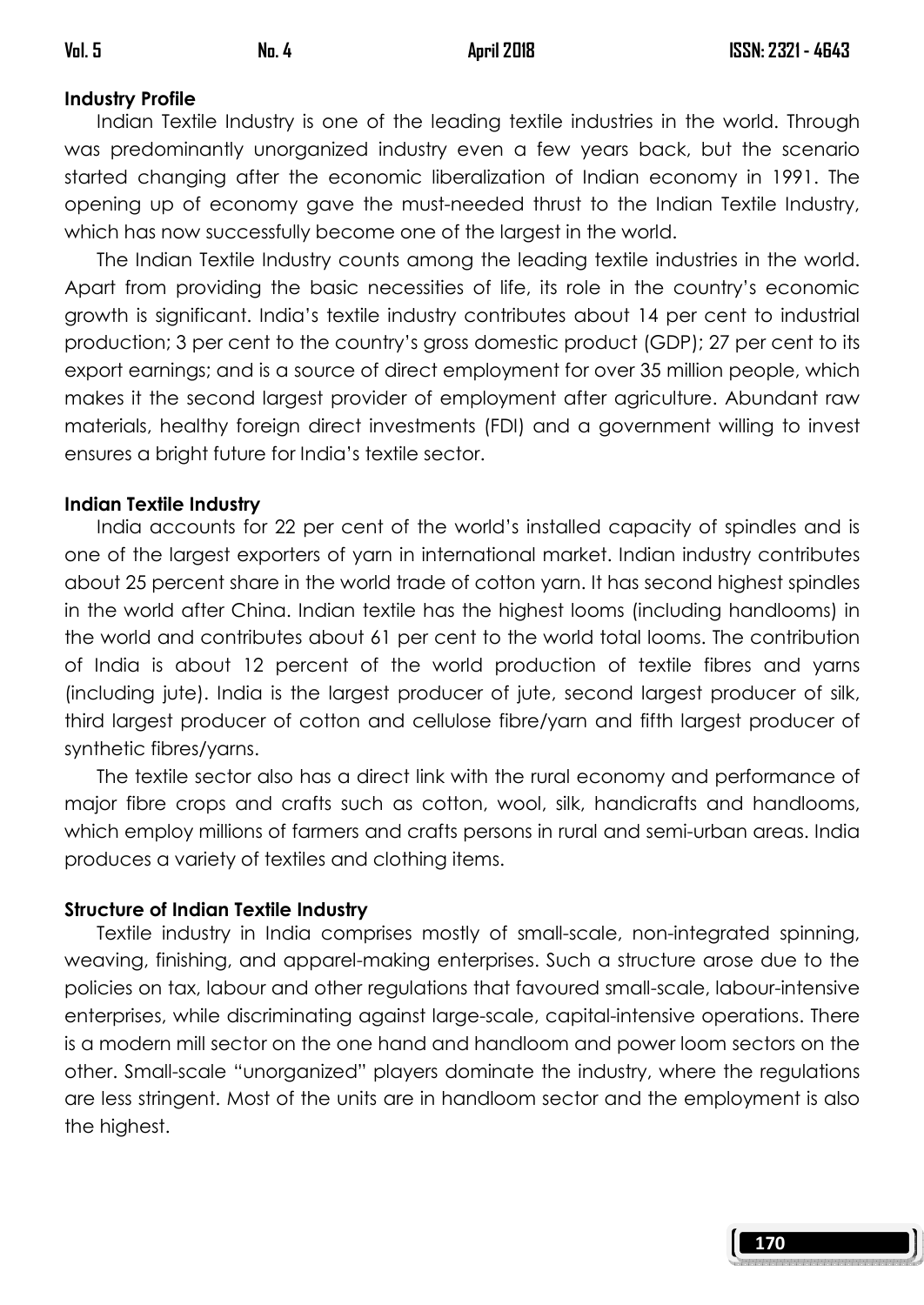#### India's Textile Exports

 The Textiles exports basket consists of Ready-made garments, Cotton textiles, textiles made from man-made fibre, Wool and Woollen goods, Silk, Handicrafts, Coir, and Jute. Further, the export basket consists of variety of items: cotton yarn and fabrics, wool and silk fabrics, man-made yarn and fabrics, etc., of which man-made textiles and silk showed the highest growth rate.

 The Textile Policy of 1985 heralded a new beginning for the textile industry by focusing on the deep-rooted structural weaknesses. The reforms in 1990s further boosted the textile industry. The textile industry was de-licensed and reforms on fiscal and export front were pursued. As a result, India's Textile export during the financial year 2007-08 have reached Rs.923940 million from Rs.154836 million in 1992-93 marking an annual growth of 13 percent per annum. This period also witnessed drastic decline in the share of textile export in total exports as it declined from 29% of total exports in 1992-93 to 15% in 2007-08. Garment exports from India grew by 19 per in the period July 2012–July 2013.

#### India's Textile Imports

 One of the significant aspects of India's textile sector is that it has relatively negligible import content. Textile imports increased from Rs.13426 million in 1992-93 to Rs.139140 million in 2007-08. Major markets for textile import, are Chinese Republic, China Taipei, Korea Republic and middle and low-income countries, accounting for around 36% of imports in textiles and clothing. Undoubtedly, the global textile and clothing industry is growing significantly in the post quota regime.

#### Growth in Textile and Garments Sector

 One of the important aspects of the textile and garments industry is its contribution to employment. If at all it is believed that Indian textile and garments industry will grow by leaps and bounds during the post quota regime it is precisely because of its advantages in terms of labour productivity in relation to the prevailing wage rate.

 Exports from the handloom sector constitute a negligible 2% of the total textile exports from India. In fact, this share has declined from 5% in 1995-96. If the production levels are not improved, handloom sector may not be able to withstand the competition owing to globalization though it occupies a significant position in terms of employment, flexibility of small production, uniqueness, innovation and adaptability.

#### Government Initiatives

 The Ministry of Textiles is responsible for policy formulation, planning, development, export promotion and trade regulation in respect of the textile sector. This includes all natural and man-made cellulosic fibres that go into the making of textiles, clothing and handicrafts. Some of initiatives taken by the government to further promote the industry are as under: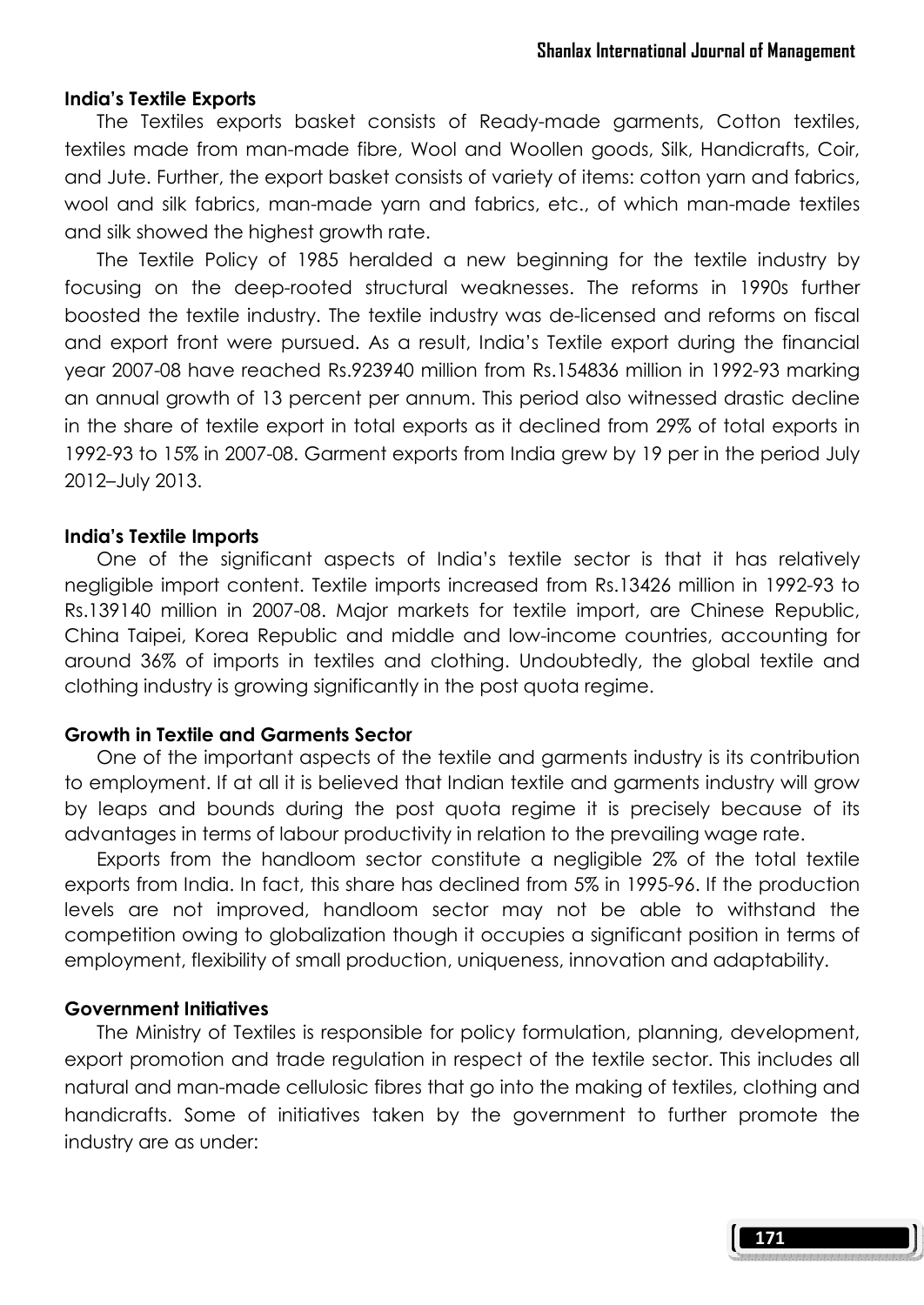- The Government of India plans to set up a Rs 100 crore (US\$ 15.79 million) venture capital fund to provide equity support to start-ups in the textile sector, in order to encourage innovative ideas
- The Government has allowed 100 per cent FDI in the sector through the automatic route. In the 12<sup>th</sup>Five Year Plan (2012–17), the government plans to spend US\$ 9.1 billion on textiles as against US\$ 4 billion in the 11<sup>th</sup> Plan
- In order to make textile processing units more environment-friendly and globally competitive, the Cabinet Committee on Economic Affairs (CCEA) has approved an Integrated Processing Development Scheme (IPDS) with an investment of Rs 500 crore (US\$ 78.94 million)
- Under the Technology Upgradation Fund Scheme (TUFS), the cotton textile industry of India will receive margin money from the Ministry of Finance. The industry is also expected to attract Rs 4,000 crore (US\$ 631.65 million) in the form of investments over the next six months
- The Government of India has allotted Rs 700 crore (US\$ 110.53 million) in the next Five Year Plan for the development of technical textiles. In 2012–13, the technical textiles industry reached Rs 7.48 trillion (US\$ 118.19 billion) at an annual growth rate of 3.5 per cent
- In the new textile policy, the Government of Gujarat has announced 5 per cent interest subsidy on bank loans for five years, for those who establish new plants for value addition chain like ginning, processing, weaving, knitting, and machine carpeting.

# Global Scenario

 The global textile and clothing industry occupies an important position in the total volume of merchandise trade across countries. Developing countries account for little over two-third of world exports in textiles and clothing. In the global textile market, the major importers are USA, European Union and Canada. Asia has been the principal sourcing region for imports of textiles and clothing by both USA and European Union.

## Road Ahead

 The future for the Indian textile industry looks promising, buoyed by both strong domestic consumption as well as export demand. With consumerism and disposable income on the rise, the retail sector has experienced a rapid growth in the past decade with the entry of several international players like Marks & Spencer, Guess and Next into the Indian market. The organised apparel segment is expected to grow at a compound annual growth rate (CAGR) of more than 13 per cent over a 10-year period.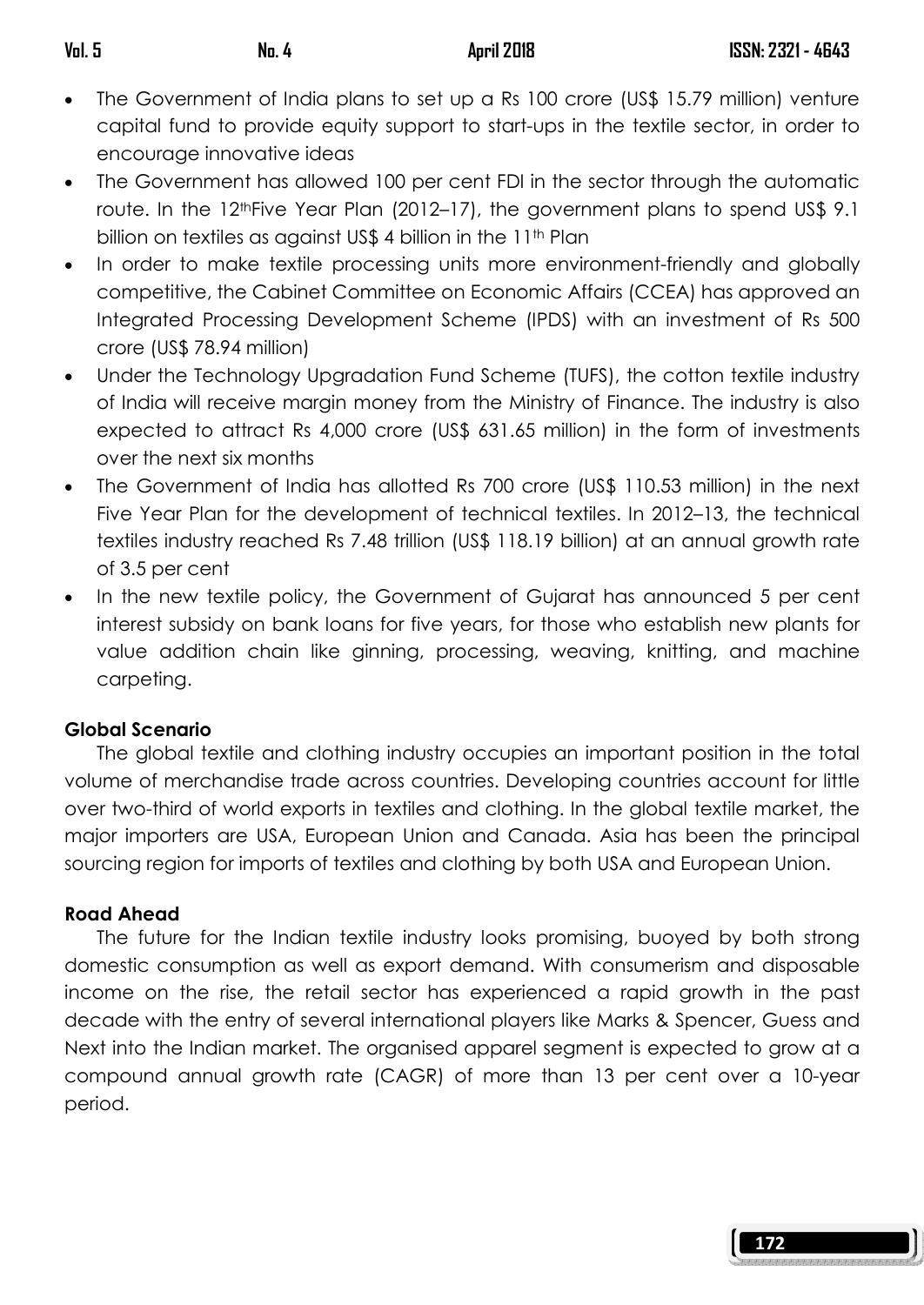# Company Profile

| Name of the company       |                | Knit gallery                              |
|---------------------------|----------------|-------------------------------------------|
| Head office               |                | No 33, Murugampalayam, Tirupur            |
| Commenced on              |                | <b>July 1986</b>                          |
| Type of industry          |                | Spinning Mill                             |
| Cost of initial project   |                | Rs.724, 85 Lakhs                          |
| Area of Mill              |                | 42, 86 acres                              |
| <b>Managing Directors</b> |                | Mr.E.N.Othisamy                           |
| <b>Board of Director</b>  | $\ddot{\cdot}$ | Mr.E. N Palanisa & Mr.E. N Sivasamy       |
| Executive Director        | $\ddot{\cdot}$ | Mr.SM.Deivanaayagam                       |
|                           |                | Auditors: M/ S K.S Palanisamy& co         |
|                           |                | Charted Accountant                        |
| Company address           |                | No 33, saraswathiammal industrial complex |
|                           |                | Murugampalayam, Tirupur - 641687          |
|                           |                | Tamil Nadu, India                         |
| E mail                    |                | vijayanad@knitgallery.in                  |
|                           |                |                                           |

# Organization Structure of the Company

 The organization has been structured in such a way to enable the company to attain the objectives. The hierarchy of the organization has clearly delegated the authority and responsibility so as to ensure efficiency in operation.

The organization chart given below explain the relationship between different departments divisions and units knit gallery.

## Shift

There shifts are followed in that mill. They are,

- 1st shift (or) A shift : 8.00 am to 4.00 pm
- 2nd shift (or) B shift :4.00 pm to 12.00 am
- 3rd shift (or) C shift :8.00 am to 4.30 pm

# Facilities Overview

- Spinning mills producing 60 tons of yarn per day
- Weaving wider and narrow width looms producing 7.5 lakh mtrs per month
- Knitting machines producing 20 tons of grey knitted fabric daily
- Processing unit producing 12 tons of dyed fabrics daily
- Manufacturing knitted garments with capacity to produce 6 million pieces per year
- Windmills generating 30 MW of green energy per year

## Management

 Business skills draws strength and direction from strong experienced management team of professionals from various areas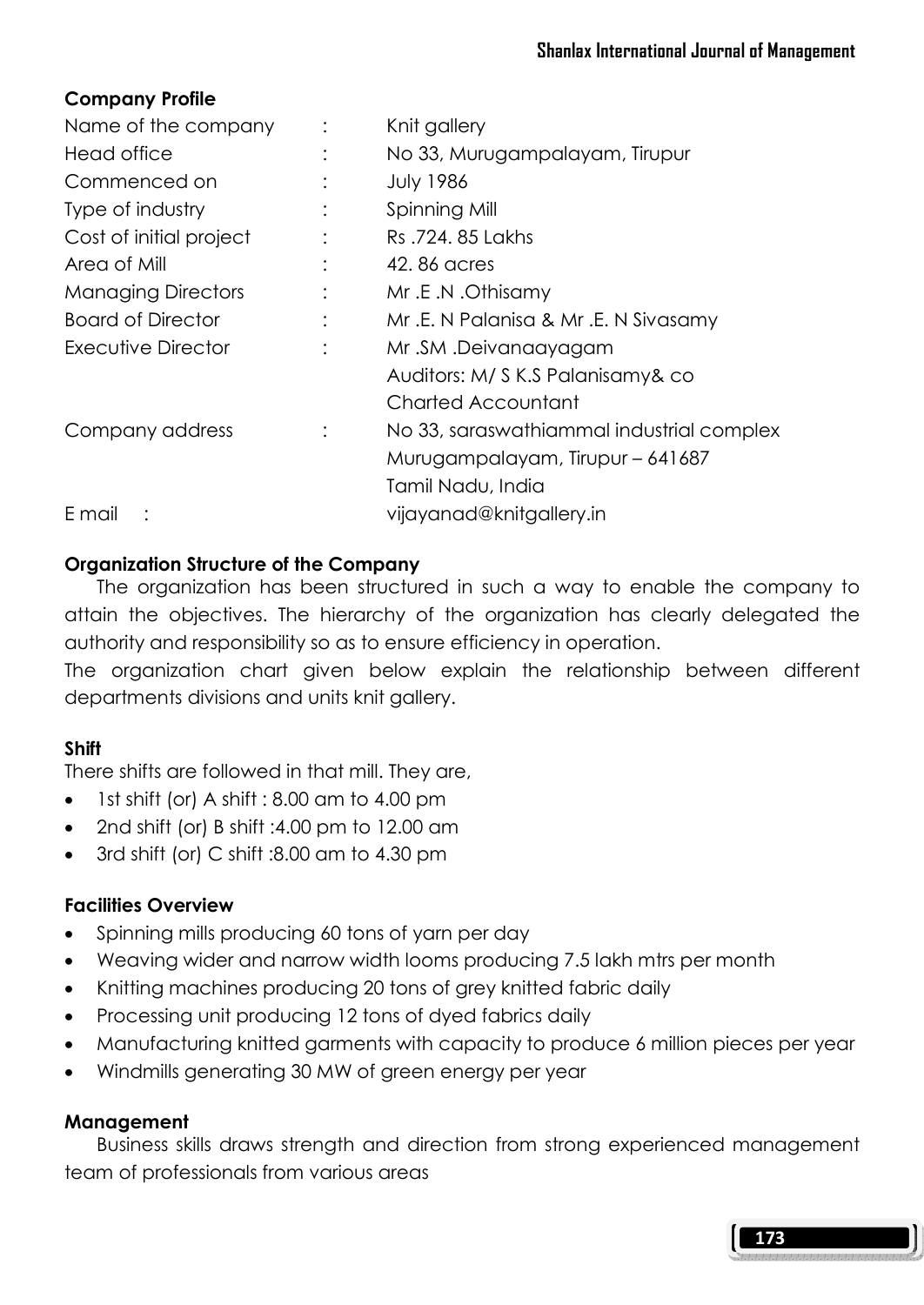## **Departments**

"Knit gallery ", has seven departments

- Purchase department,
- Stores and maintenance department,
- Production department,
- Quality control department,
- Marketing department,
- Accounts department,
- HR department.

#### Purchase Department

 Purchase is the first phase of manufacturing concern purchasing is the procurement of goods and services. The purchase departments purchase the raw materials, spare parts & other equipment's for all departments of the industry.

 In spinning mills limited, all the buying activities are centralized in the purpose department where the entire activities are systematically organized to different experts. The purchase department of spinning mills limited performs the various functions with the following objectives.

- To procure the good quality of raw materials,
- To procure the raw material in better quality,
- To procure the material at reasonable price,
- To avoid the possibility wrong purchases,
- Disposal of scrap and surplus materials.

#### Production Department

 Production plays a vital role in this company. Through production, cotton is converted into yarn at the end of some process. Production is a process whereby raw material is converted into semi – finished products and there by adds to the value of utility of products, which can be measured as the differences between the value of inputs and value of outputs.

 Production function encompasses the activities of procurement, allocation and utilization of resources. The main objectives of production function is to produces the goods and services de – mended by the customer in the most efficient and economical way. Therefore efficient man – agreement of the production function is of utmost importance in order to achieve this objectives. Various destinations like knotting factories and loom sheets

#### HR Department

 The plays HR department a key role in this organizations. It main objective is to create and maintain a good relationship between management and employees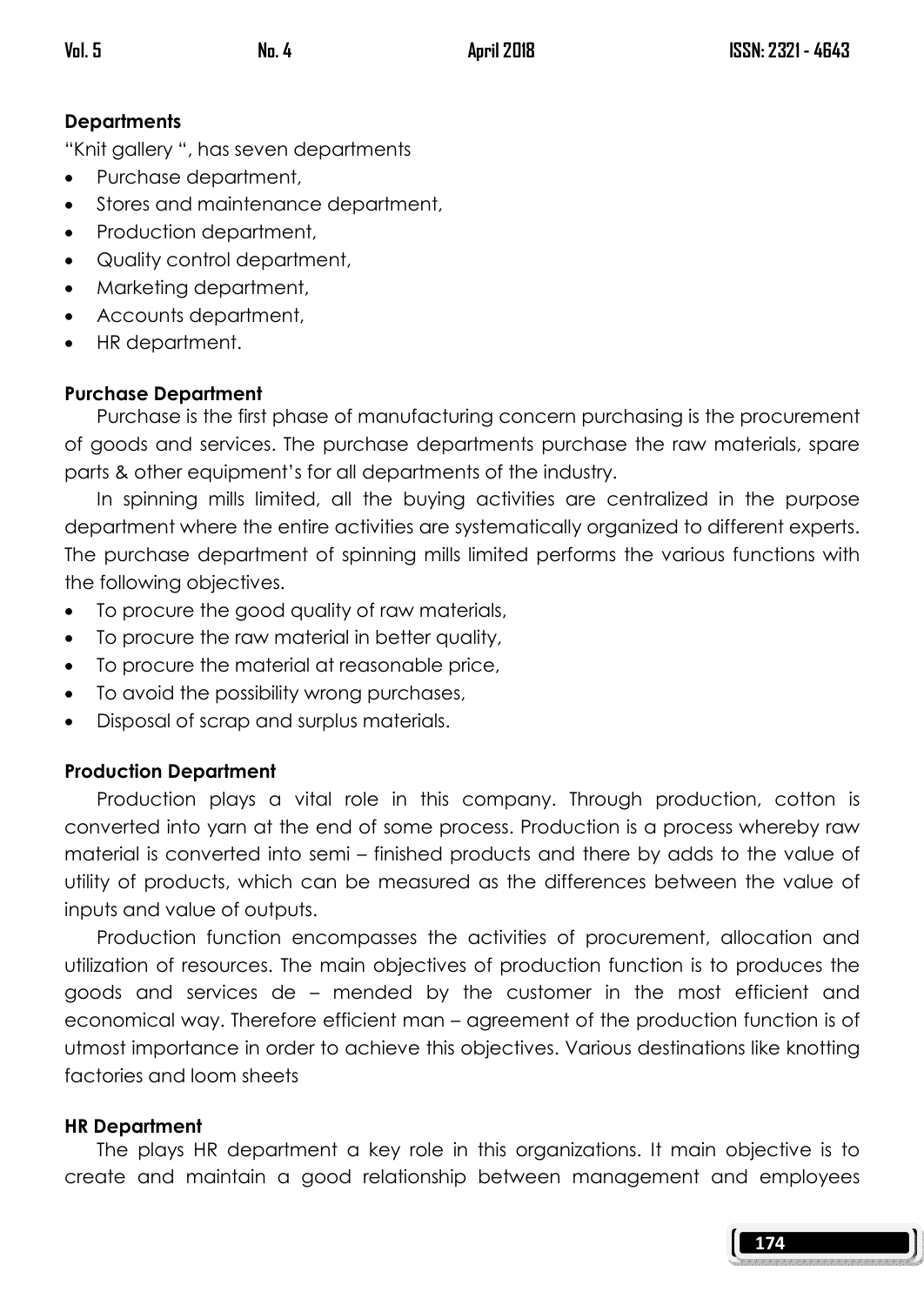Candidates are recruited and selected on the basis of their qualification. Child labours are not allowed. For every employee, license is must, license means transfer certificate, age proof etc.

# Personnel Department Structure

# HR. Officer

 HR officer is the organizer of the personnel department and his main responsibility to make sure about discipline of the staff and workers.

#### Time Keeper

 Every worker is provided with a time card for his identify bearing his identification number. All cards are kept in the entrance of the organization. All the workers should bring their time card daily. This card is signed by the time keeper daily.

#### Selection and Training Procedure

 Normally labours and personal are selected on the basis of recommendation. Oral interview are conducted for personnel. For workers oral interview as well as aptitude test are conducted. Such important is not given to experience. The basic qualification for the workers is 10<sup>th</sup> standard and they must be of 5<sup>th</sup> height .the information about the relations, family background, friends, communities, locations are collected.

#### Promotions and Transfer

 Promotion and transfer are given to the personal accounting to the efficiency and discipline maintained by them

## Finance Department

 Finance is the lifeblood of managerial division investment division are based on the profitability of the company. Money is the basis for predicaments of machine, material manpower. Finance department is mainly concerned with the proper management of funds. The manager plays an important role in dealing with the fixed capital, working capital &all statutory accounts, the working capital requirement for the procurement of raw material the finance department arranges wages of labours, knitting charges &other expenses.

- Collecting all information from various departments.
- Passing vouchers & posting them in general ledgers.
- Preparation of finance balance & monthly comparison statement for every month.
- Comparison of revenue accounts with budget proposal.
- Capitalization of fixed assets, project calculation of depreciation for item.
- Verifying of the connecting of production statement from the sales closing and stocks.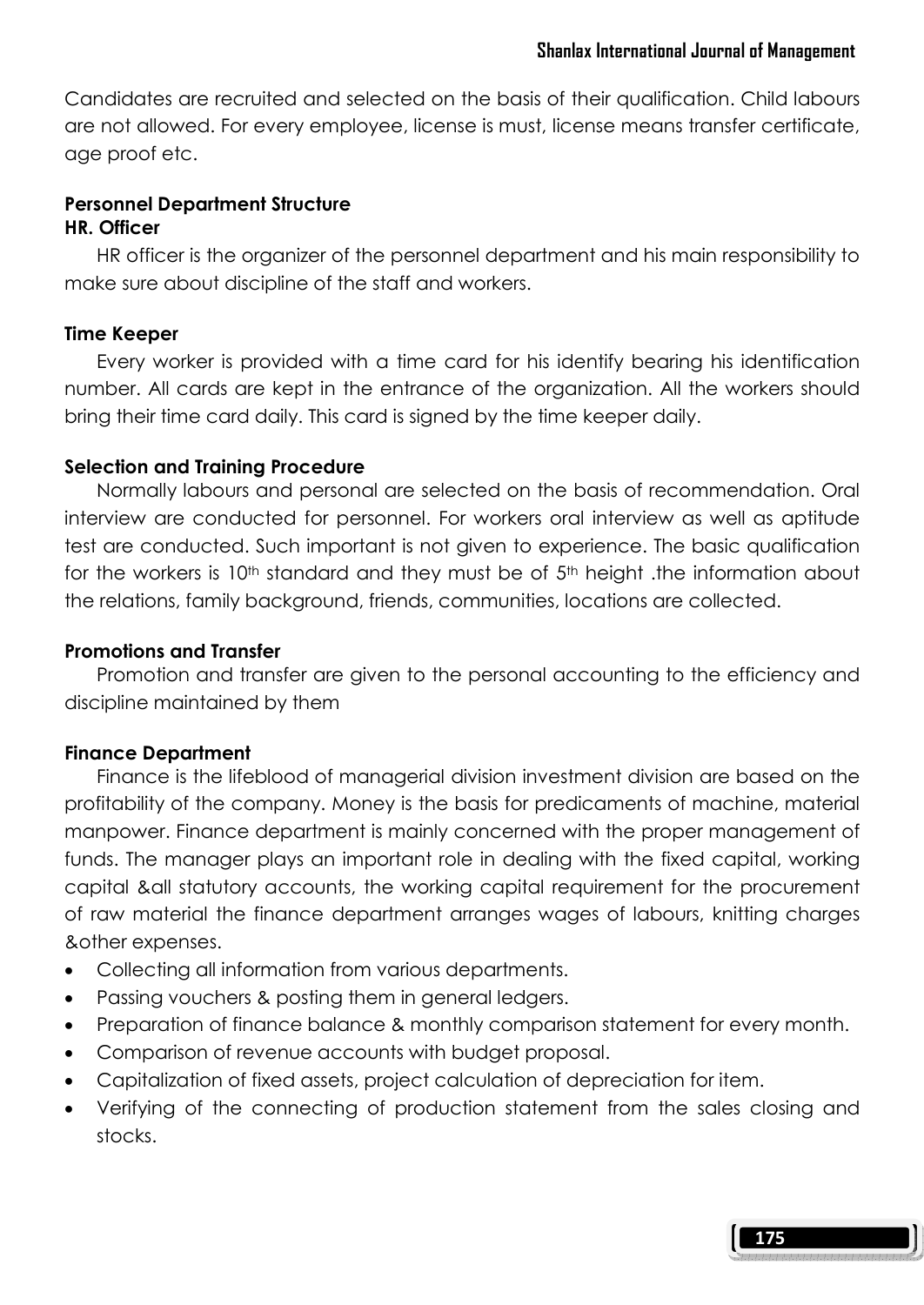There are a variety of factors that can influence a person's level of satisfaction towards the buying behaviour of HDPE pipe. So an attempt is made to analyse the impact of the HDPE pipe on the sample respondents towards their satisfaction who were buying HDPE pipes from Genentech Company in Dindugal. The data discussed in this chapter have been collected through an interview schedule.

#### Marketing Department **Introduction**

 Marketing management defined as the task of regulating the level, timing and character of demand in way that will help the organization to achieve objectives

## Channel of Distribution

 In Knit gallery. Marketing is centralized through Tirupur head office. Which the cotton yarns is sold. The channels of distribution are always very smooth in the concern



# Online Catalogue

 Trade India through its 'online catalogue' section provides you with personalized space to showcase your company under elaborate sub-headings like Homepage, Profile, R&D, Newsroom, Factory Tour, Services & Support, Quality Control, Management, Showroom, etc. You can publish colour photographs of your company, products and services in the catalogue. This visually impressive section provides a complete picture enabling a practical experience of what is required and what is being offered. Cotton mill is a factory housing powered spinning or weaving machinery for the production of yarn cloth from cotton , an important product during the industrial revolution when the early mills were important in the development of the factory system.

## **Expenses**

All costs other than material and labour are termed as expenses

**Direct Expenses** are those expenses which are specifically incurred in connection with a particular job or cost unit. Direct expenses are also known as chargeable expenses

Indirect Expenses cannot be directly identified with a particular job, process and are common to cost unit and cost centres.

# Advantages of the Cost Accounting of a Spinning Mill

- It reveals profitable and unprofitable activities.
- It helps in controlling costs with special techniques like standard costing and budgetary control.
- It helps on inventory control.

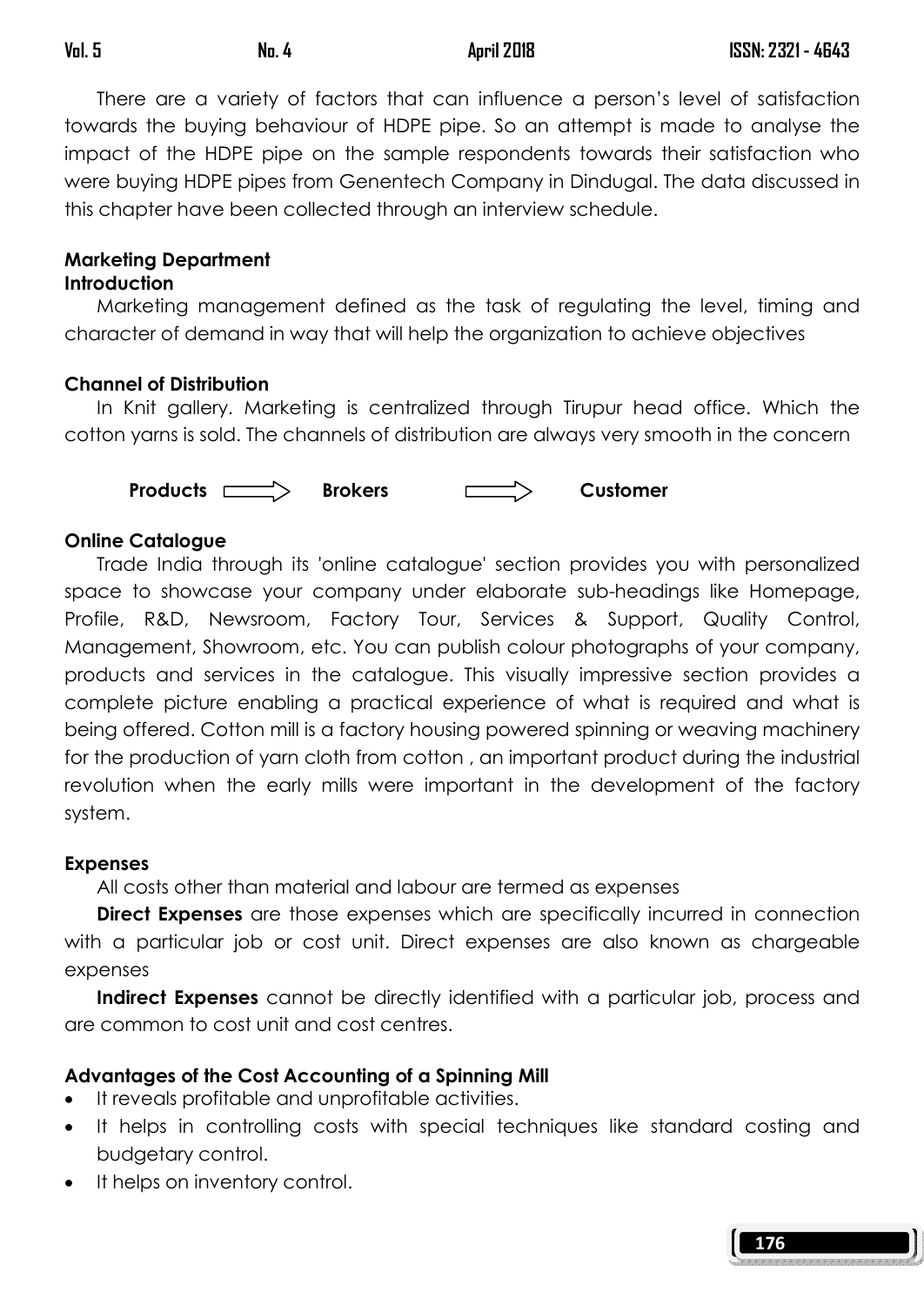• It supplies suitable cost data and other related information for managerial decision making such as introduction of a new product , replacement of machinery with an automatic plant etc.

#### Investment of Machinery

 The investment of machinery considered while deciding the machines from the 23 ring frames with 1120 spindliest are working with auto doffing and with link to auto corner. The major advantage of this automation is to reduce labour and to reduce the problems related to material handling.

 One has to really work out the benefits achieved because of this and the for the exact back for the extra investment. Draw frame contributes a lot to the yarn quality and the ring frame and winding machine working. It's always better to go in for the best draw frames like RS B –D 30 draw frames with auto leveller. It is not wise it's always better to keep excess carding and project is also maintained

 If the coarser counts contributes more and the market is good, overall production can be increased. If the market is for inert count, both the machines can be run at slower speeds, which will surely contributes to yarn quality. Blow room capacity should be utilize to the maximum as it consumes a lot of power spaces and money. Ring frame specification should be perfect, because the working performance and power consumption of the ring frame depends on the specifications like, lift, ring die, no of spindliest etc.,

#### Spinning Textiles

 Spinning is a major part of the textile industry. It is part of the textile manufacturing process where three types of fibbers are converted into yarn then fabrics, which undergo finishing process such as bleaching to become textiles. The textiles are then fabricated into cloths or rather products.

 There are three industrial process available to spin yarn, and a handicraft community who use hand spinning techniques. Spinning is the twisting together of drawn often out strands of fibres' to form yarn through it is colloquially used to describe the process of drawing out , inserting the twist and winding onto bobbins .

#### Types of Fibbers

 Artificial fibres' are made by extruding a polymer through a spinneret into a medium where it hardens. Wet spinning uses a coagulating medium. In dry spinning the polymer is contains in a solvent that evaporates in the spinning the extruded polymer is cooled in gas or air and sets. All these fibres' in gas will be of great length, often kilometres long. Natural fibres' are either from animals (sheep, goat, rabbit, silk – worm) minerals (asbestos) or from plants (cotton, flax , sisal ). These vegetable fibres' can from the beast fibbers: flax, hemp, jute or the leaf (sisal). Without exception, many process are needed before a clean even staple is obtained – each with a specific name. With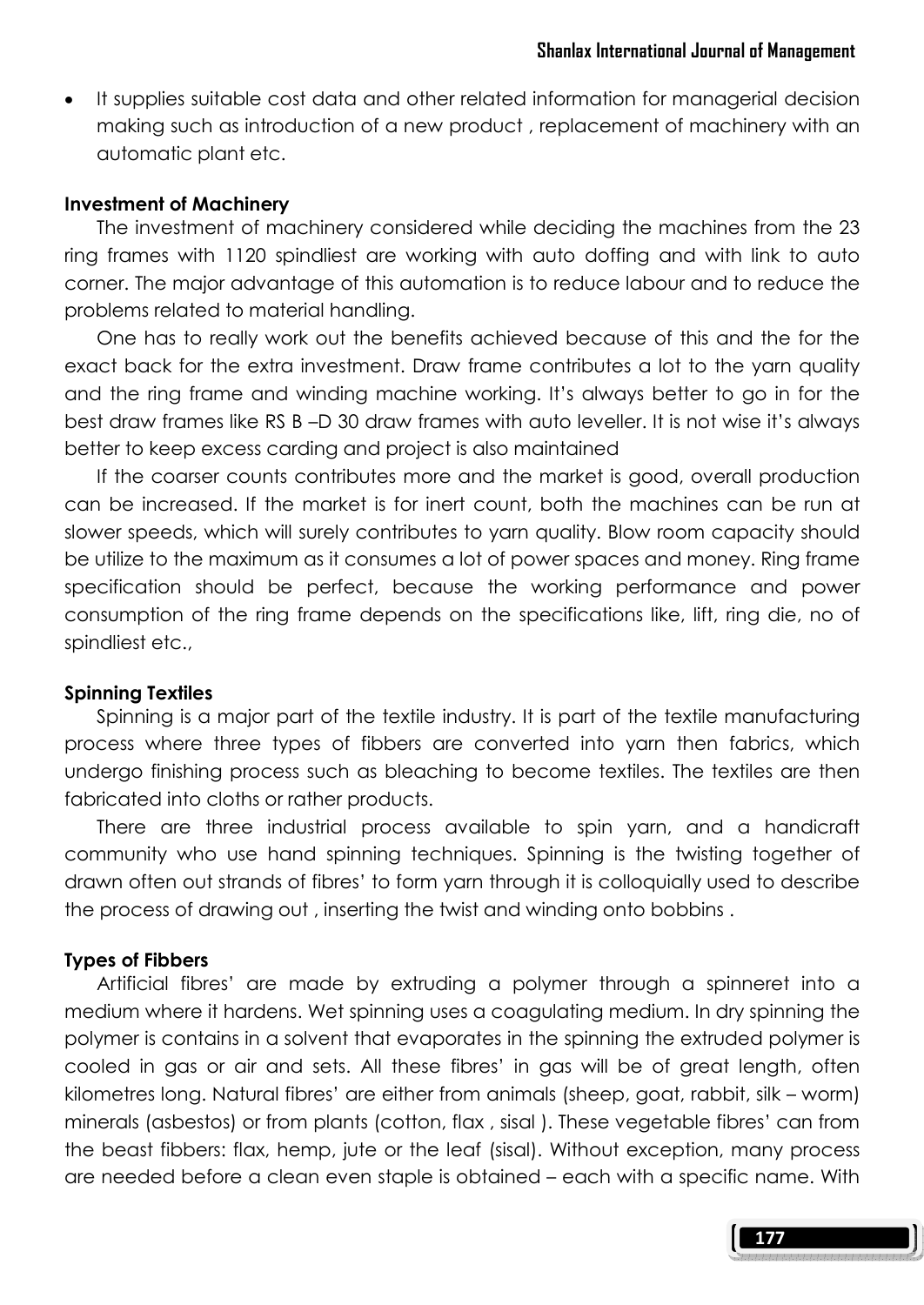the exception of silk each of these fibres' is short, being only centimetres in length, and each has a rough surface that enables it to bond with similar staples.

#### Checking

This is the process where each of the bobbins is rewound to give a tighter bobbin

#### Folding and Twisting

 Plying is done by pulling yarn from two or more bobbins and twisting it together, in the opposite direction from that in which it was spun. Depending on the weight desired, the yarn may or may not be piled, and the number of strands twisted together varies.

#### Learning Outcome

- During this summer training period I have learned a lot about practical work environment.
- I also learned how every part of work is planned and executed to achieve the organization's goal
- How the manager handles the different types of agent and labours
- I learn about Time Management

## Review of Literature

 Armstrong (1995) defined HRM as "a strategic and coherent approach to the management of organization's most valued assets- the employees who individually and collectively contribute to the achievement of the objectives of the business".

 Human resource management (HRM) is considered a critical organizational resource that helps an organization sustain its effectiveness. It is one important area that influences a number of employees' attitudes and behaviour such as intent to leave, levels of job satisfaction, and organizational commitment (Lee & Heard, 2000).

 Pfeiffer (1998) suggested that soft or high commitment human resource management practices are those that generate trust in employees and these practices include giving employees empowerment and involvement in decision making; extensive communication about functioning and performance of the employees service; designing training for skills and personal development of employees; selective hiring; team-working where idea are pooled and creative Solutions are encouraged; rewards system that commensurate with effort; reduction of status between the management and staff and all workers are valued regardless of their role.

 According to Mackey &Boxall (2007), the scientific literature assumes a causal link flowing from HRM practices to organizational performance via the responses of employees. Organizations that do not pay equitably compared to others may lose their employee's because of the non-competitive compensation package (Adams, 1965).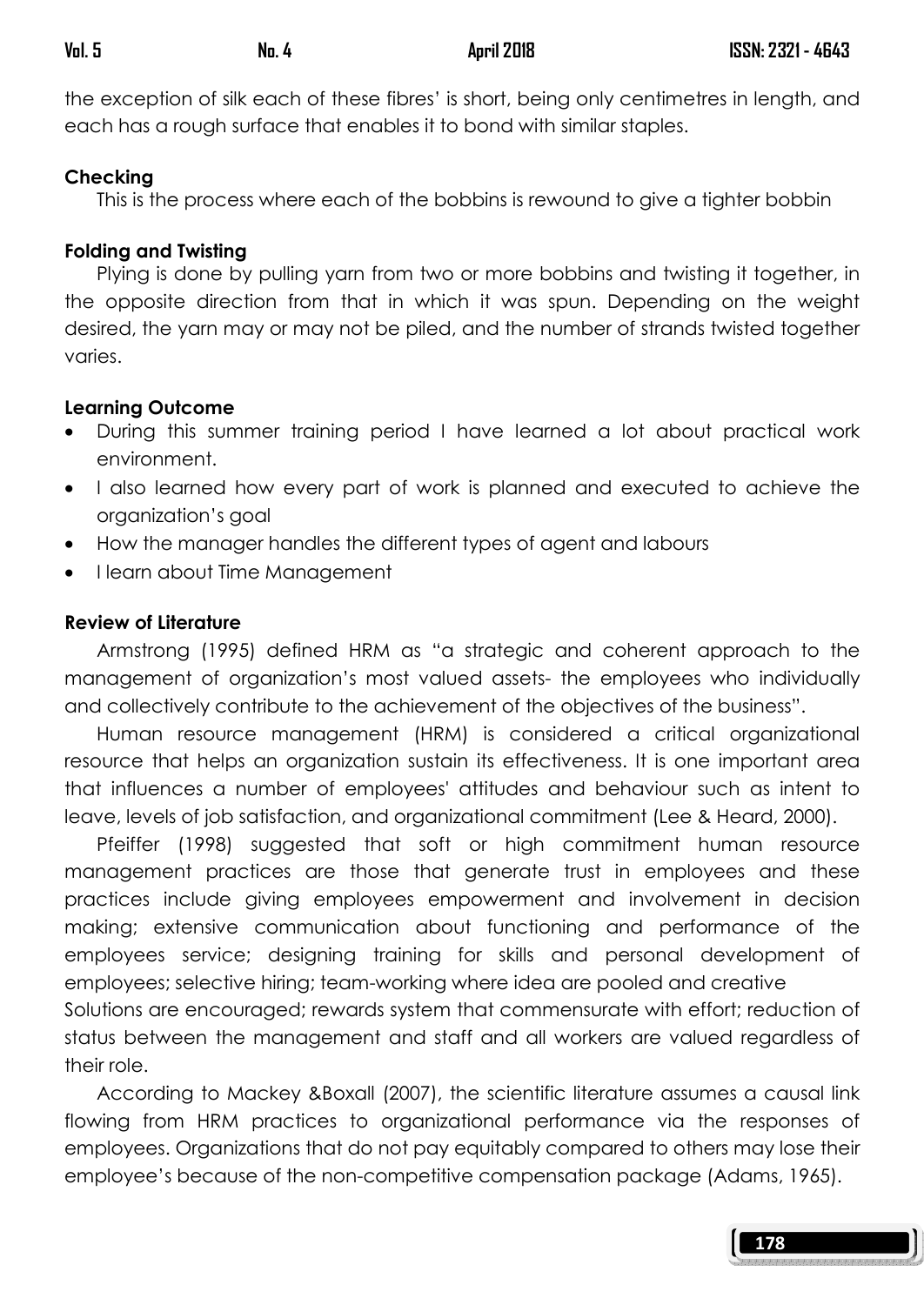#### Shanlax International Journal of Management

 According to Lawler (2005), society has entered a new era in the relationship between organizations and their employees. In this new era, people are the primary source for a company's competitive advantage and organizational prosperity and survival depends on how employees are treated. The 'human' aspect of HRM is concerned with the relationship between employer and employee and it associated with the human relations movement and the concept of high commitment work practices developed by (Walton, 1985).

 The best Human Resource practices areas are recruitment and selection, socialization, job design, training, communication/participation, career development, performance management, employee reward and job security (Huselid, 1995).

 It is plausible that when employees judge the organization to be fair and supportive in their treatment particularly with regards to the availability and frequency of promotional opportunities, adequacy of pay and good supervision, positive feelings of well-being will be created, which is likely to stimulate that to reciprocate by increasing their loyalty to the organization and reducing turnover (Nasurdin et. al., 2001).

 The motivation and opportunity focused bundles of Human Resource practices positively related to affective commitment and negatively related to turnover (Gardner et. al., 2007).

 Previous literatures argue the affordability of some organizations that deprive themselves for a single individual employee particularly when human resources are limited: this can hinder the productivity on the short term and destabilize the organization (Bishop, 2003). He continues to stress that such perception about training implies that organization should embark on a cost reduction strategies and focuses on in-house or on-job-training (OJT).

 The concept of measuring performance or managing performance within organizations is to strategize how firms can get the utmost benefits from their employees (Dransfield, 2000). The approach to measuring performance can be classified as a three-step approach that composed by objectives, appraisal and feedback. The first step is the setting of performance objectives that are quantifiable, easy to measure and simple to communicate throughout the organization (Dransfield, 2000).

 Eliciting high contributions within an organizational environment is highly essential for the firm as well as the employees (Appleby and Mavin, 2000).

 For instance, expectancy theories have explicated aspects of anticipated rewards in line with employee's motivations. This indicated that every employee will have to face with a logical decision in accordance to the present economical circumstance (Tannenbaum and Dupuree-Bruno, 1994). As a result to that employee considerable effort will manifests into an intended realizations and fulfillment of a specific desire outcome. Such manifestation enhances the explanation of the crucial aspect of